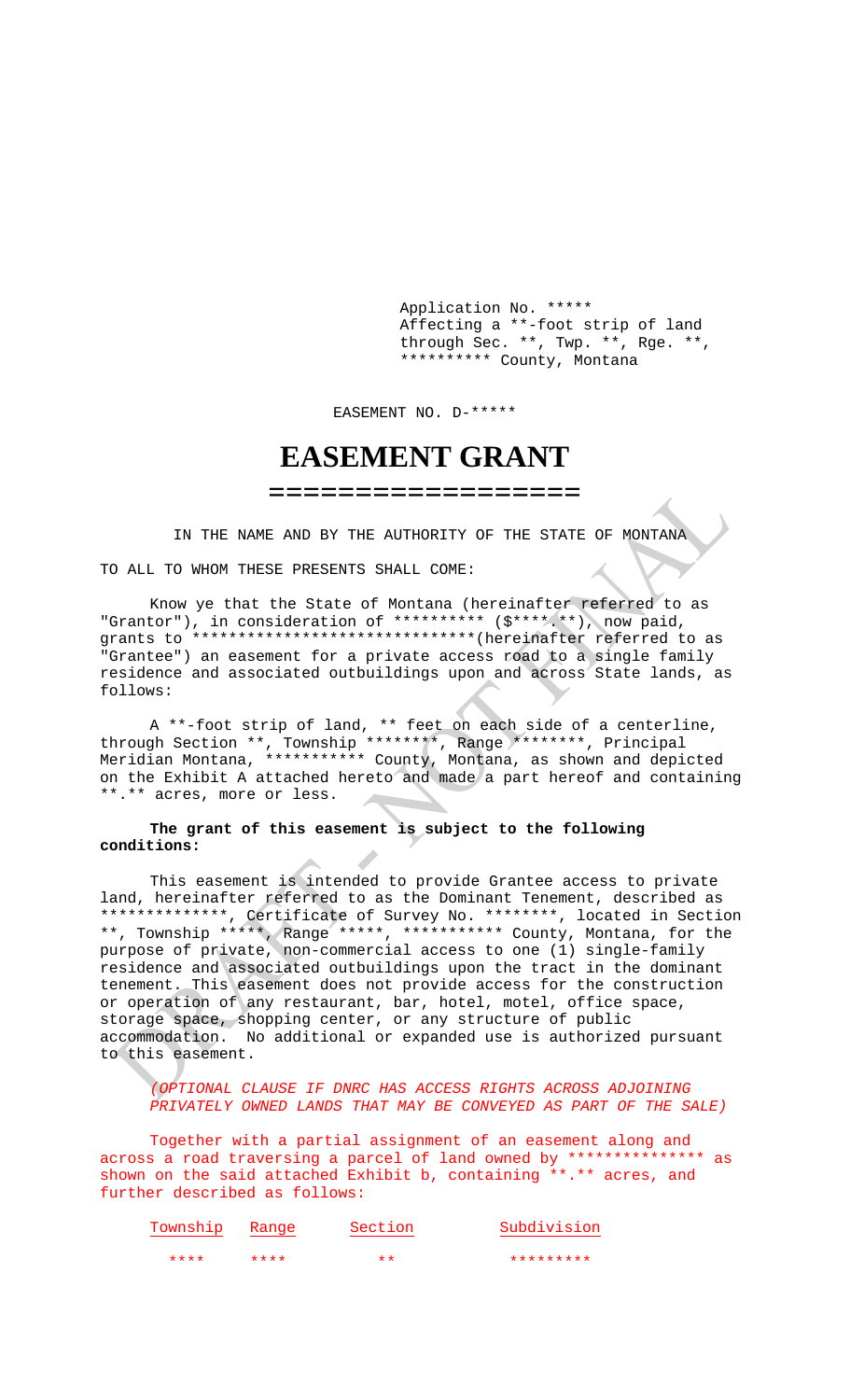Said easement is dated \*\*\*\*\*\*\*\*\*\*\*\*\* and recorded at Book \*\*\*\*, Page \*\*\*\*, records of \*\*\*\*\*\*\*\*\*\*\*\* County, Montana. Grantor's partial assignment herein is limited to those rights, conditions and reservations contained in this easement deed to the Montana Department of Natural Resources and Conservation.

This easement may not be transferred or assigned by Grantee without being approved and recorded on the prescribed forms issued by the Department.

The Grantee shall comply with the Montana Antiquities Act, Title 22, Chapter 3, MCA. In particular, Section 22-3, Parts 4 and 8.

It is also agreed that the Grantee shall comply with such rules or regulations as may be hereafter imposed by the State Board of Land Commissioners to insure that the environment will be adequately protected and the public health and safety not be endangered.

The Grantee shall be responsible for controlling any noxious weeds introduced by Grantee's activity on State-owned land. The Grantee's methods of control must be reviewed by the Grantor's Area Field Office that has jurisdiction for that locale.

The Grantee shall comply with the Montana County Noxious Weed Management Act, Section 7-22-2101 MCA et. seq., as follows:

The Grantee shall notify the local weed board that is responsible for that geographical area that the project is located in. If the Grantee disturbs vegetation for any reason, Grantee shall be required to revegetate the disturbed area. The Grantee shall submit to the local weed board a written plan specifying the methods to be used to accomplish revegetation. The plan must describe the time and method of seeding; fertilization, recommended plant species, use of weed-free seed, and the weed management procedures to be used. This plan is subject to approval by the local weed board, and therefore must be signed by the chairman of the board. Upon termination of this easement, Grantee shall reclaim the entire area in accordance with this paragraph.

Provided, however, that the easement granted herein is not exclusive and Grantee shall not interfere with the Grantor and its successors, assigns, lessees or other parties authorized to use State lands, in their right, at all times to go upon, cross and re-cross the land covered by said easement and any road thereon, at any point, for any and all purposes in a manner that will not unreasonably interfere with the rights granted to the Grantee.

Provided, further, Grantor reserves for itself, its permitees, contractors and assignees the right to use the road for all purposes deemed necessary or desirable by Grantor in connection with the protection, administration, management, and utilization of Grantors lands or resources now or hereafter owned or controlled and subject to such traffic control, regulations and rules as Grantor may reasonably impose upon or require of other users of the road without reducing the rights herein granted to Grantee: Provided, that all use by the public for the purposes of access to Grantors lands shall be controlled by Grantor.

Provided, further, Grantor reserves the right alone to extend rights and privileges for the use of the premises to other users, including members of the public, except users of land or resources owned or controlled by the Grantee or its successors; provided that such additional use shall be controlled by the Grantor so as to not unreasonably interfere with the use of the road by Grantee or to cause Grantee to bear a share of the cost of maintenance greater than the Grantee's use bears to all use of the road.

Provided further, the Grantor reserves the right to relocate the existing road described herein to the extent necessary to accommodate the needs of the Grantor and in consideration of the Grantee's rights contained herein. It is agreed that the centerline of this Easement shall shift to follow the centerline of the relocated road and shall be accepted as the true centerline of the easement granted. The Grantor will provide Grantee with a corrected easement.

Provided, further, Grantee agrees to participate in the creation of and become a member of a Road User's Association when additional easements are granted by Grantor upon and across the above-described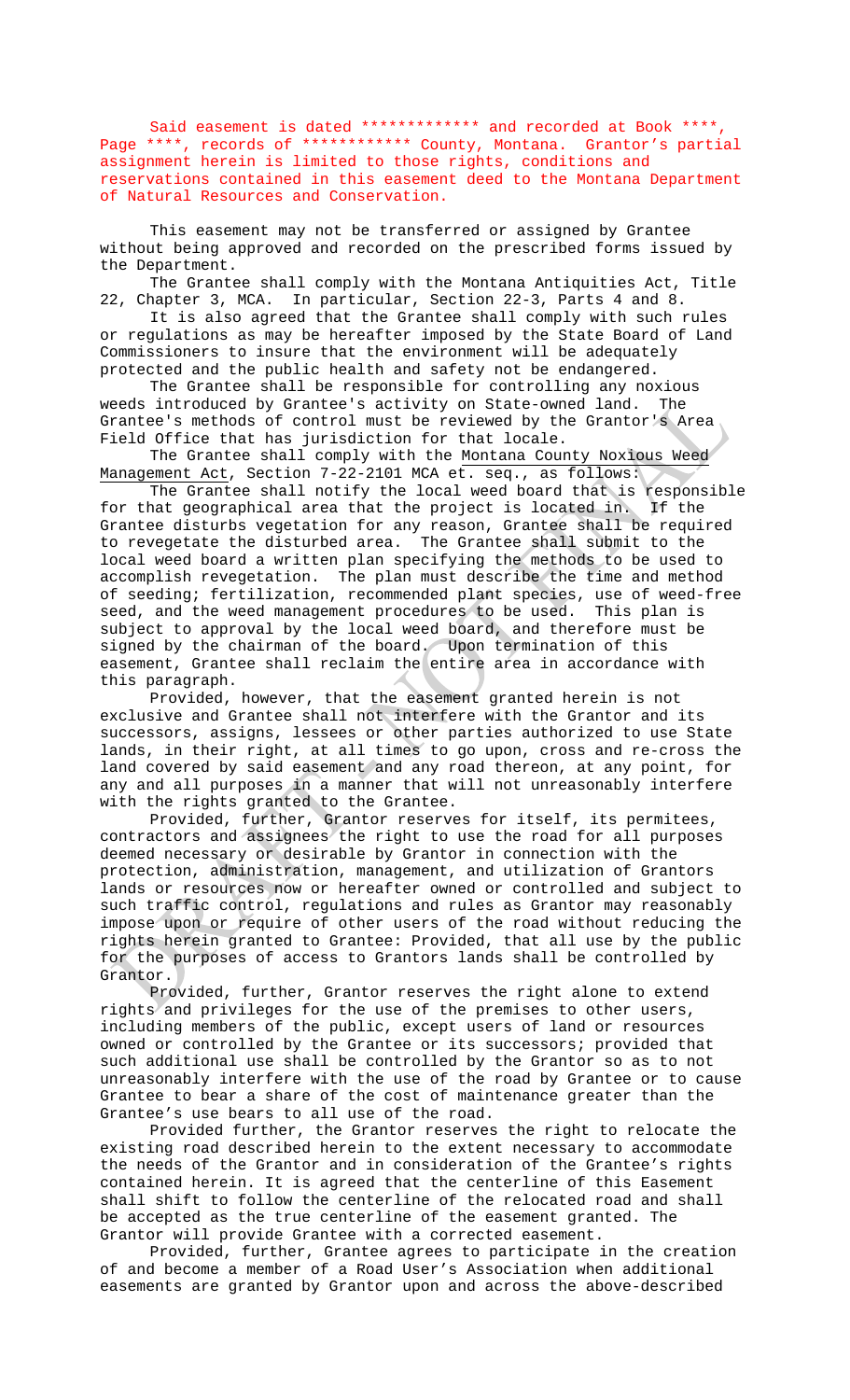road and such an Association becomes required by Grantor. In this event Grantee shall be required to assign this easement to said Road User's Association. Failure to comply with this stipulation shall be considered a material breach of the terms and conditions of this easement and shall be cause for termination.

Provided, further, if the easement is assigned in part or there is more than one assignee or the grantee proposes to subdivide and create a tract or tracts of record from property served by this easement, a Road User's Association must be established, the assignment of the easement to the Road Users Association must be amended to include the new tract(s), and a road maintenance plan must be developed by the grantee and submitted for review and approval by<br>the Grantor prior to approval of the assignment by the Grantor. If the Grantor prior to approval of the assignment by the Grantor. the grantee, or a member of the grantee which is a road user's association proposes to subdivide and create a tract or tracts of record that also requires subdivision approval by a local governing body, the Grantee shall provide notice to the Grantor no less than thirty (30) days prior to submittal of the subdivision proposal to the local governing body for consideration. Grantor will not approve an assignment until such time as the local governing body has granted final plat approval. The foregoing notwithstanding, the Grantor's approval of the assignment of this easement shall not be withheld so long as the Grantee is in compliance with the terms and conditions of this Easement.

Failure to fully comply with any portion of this section shall be considered a material breach of the conditions of this easement and is cause for termination as provided below. All assignees shall be subject to the terms and conditions of this easement.

A conveyance fee of one percent (1%) of the sales price, or one percent (1%) of the fair market value, as determined by the Grantor, shall be paid when: (1) the Grantee, a member of a Grantee road association or successor in interest sells anything less than its entire interest in the existing tract or tracts of record described above as the dominant tenement benefited by the easement; or, (2) the Grantee, a member of a Grantee road association, or a successor in interest creates a new tract or tracts from an existing tract of record described above as the dominant tenement.

Once a tract of record has been created, included in the road users association, and a conveyance fee paid, future conveyance fees will not be required unless the tract of record is further subdivided.

The conveyance fee must be paid at the time of the closing of the sale of an existing tract of record that is part of the dominant tenement described above along with partial assignment of the easement rights; or by the creation of a new tract or tracts of record by subdivision of an existing tract or tracts of record. In the case of any action by Grantee that alters the legal description of and that increases the burden on those lands benefited by this easement, including but not limited to a subdivision, the payment of the conveyance fee shall occur prior to filing a final subdivision plat, certificate of survey or other document(s) that purport to or do alter the legal description of and increase the burden on the property benefited by this easement.

Provided, further, that Grantee shall provide maintenance to the road equal to Grantee's proportionate share of the use of the road as determined by Grantor.

**Provided, that Grantor may terminate this easement for a material breach of any of the conditions or provisions of this deed. Before termination, the Board shall give Grantee written notice of intent to terminate and a reasonable period to cure the breach.**

**It is further provided that whenever said lands herein granted as an easement shall cease to be used for such purpose, the easement shall terminate upon notice to that effect being given to the said grantee named herein.**

**IN TESTIMONY WHEREOF, the State of Montana has caused these presents to be executed by the Governor, and to be attested by the Secretary of State, and countersigned by the Director, Department of Natural Resources and Conservation, and the Great Seal of the State,**